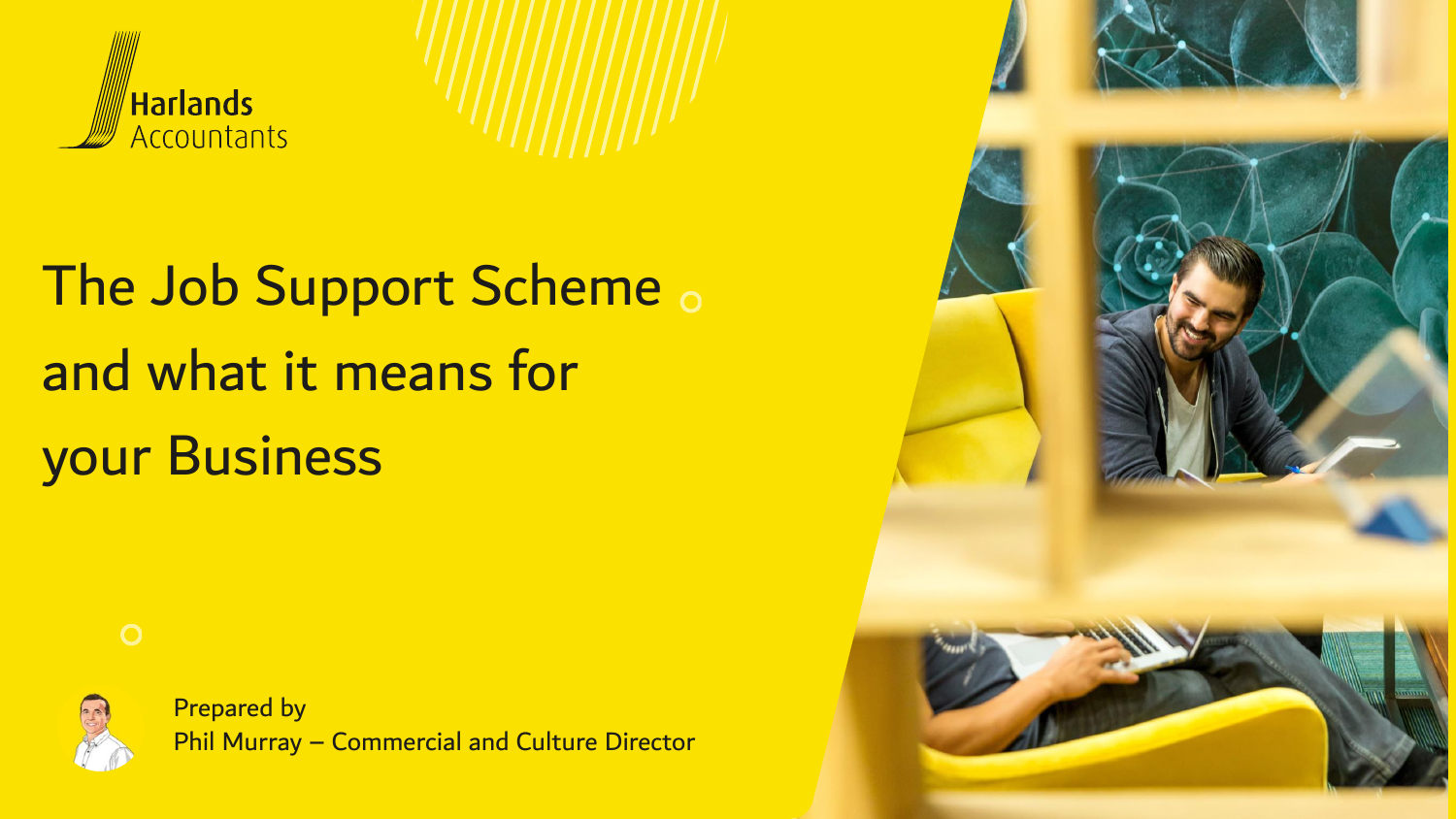A quick message from us before the interesting stuff…

- Our mission is to help build better businesses across the UK by constantly evolving the role and perception of accountants!
- We are very aware that times are very tough for many of you and that you are worried about the future. On the other hand, we are also aware that there are opportunities for you to reset and/or build your business as we move forward into the winter and onwards.
- One of the regular conversations we are having at the moment is that people want to understand more about the latest support packages provided by the UK government and then make sure they work out the impact they can have on their businesses cashflow.
- With this in mind, we have produced this guide to summarise the new **Job Support Scheme** which is replacing the current furlough scheme and is starting on 1<sup>st</sup> November 2020.
	- If you want to speak to one of our team about anything in this document please click [HERE.](https://www.harlandsaccountants.co.uk/contact)



harlandsaccountants.co.uk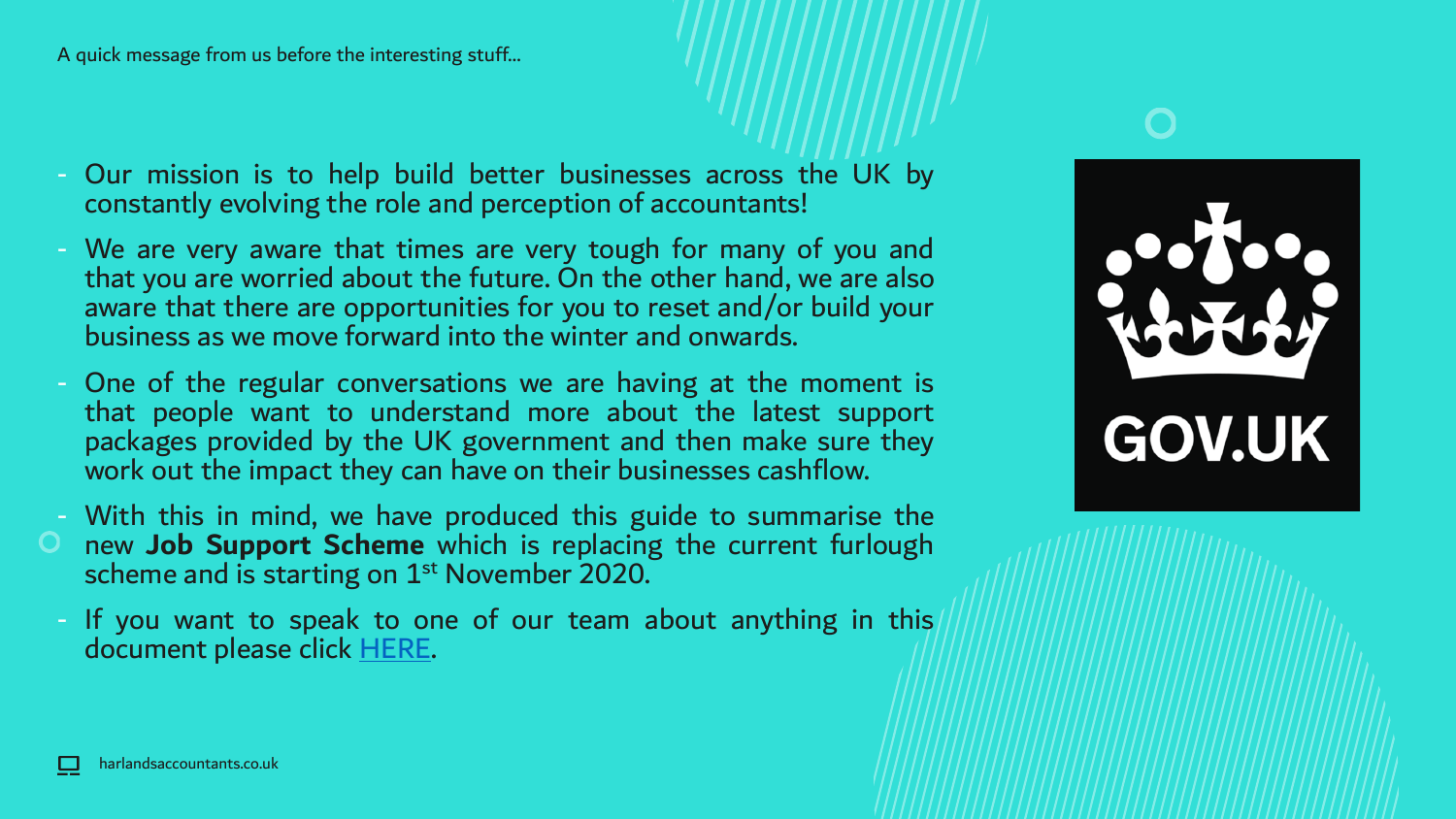One of the biggest worries or fears for all businesses is handling cashflow during the uncertainty arising from the current Coronavirus crisis. In order to have a positive impact on cashflow and look to alleviate some of the short and medium term pressures and fears, we have put together a step by step system to follow, rather than just provide generic tips.

If you haven't already, we would encourage you to start here first and spend some time considering our suggestions before looking at the Job Support Scheme information.

### **Helping you move** your business forward

We are constantly evolving our role and perception of what accountants can do for your business. Let us help you take control of today's finances whilst plotting the course to a brilliant future, together!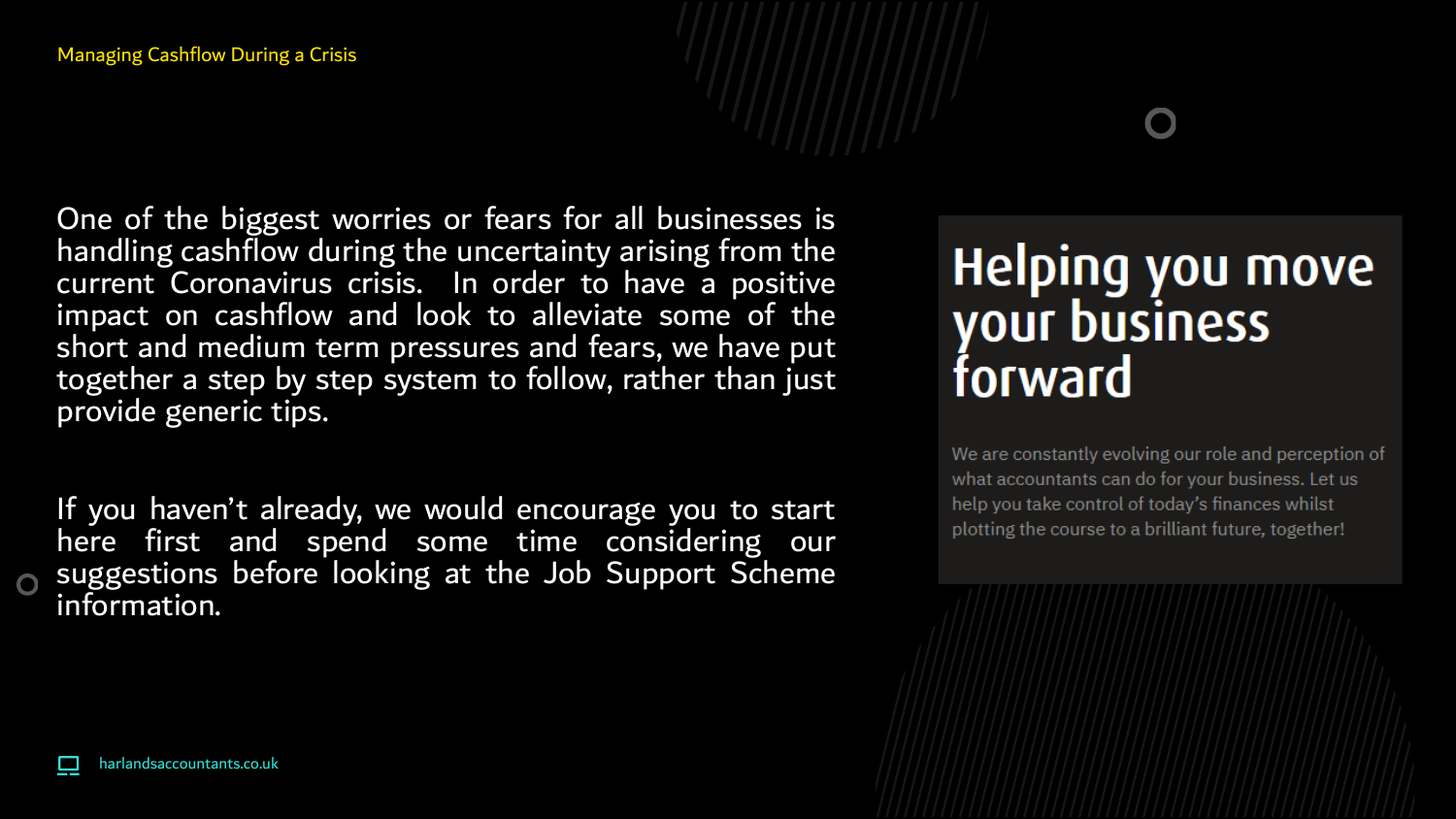Plot expected cash in and out onto an excel sheet on a weekly basis and over a 3-6 months period If you are struggling to predict exact cash inflows (i.e. sales pipeline) over that period, work on multiple scenarios Include all payments of loans, other debts and VAT (where applicable) on revenues in and payments out You should now have figures for your opening cash, closing cash balance and lowest forecast cash. Cash Burn can now be calculated…

(Opening Cash Balance + Closing Cash Balance) divided by weeks in the period (cash burn per week) or months (cash burn per month)

- Sometimes worry can be irrational, however sometimes it can be a good thing and our body's natural reaction to a real threat – we've all been there.
- It's important to firstly take stock and assess whether or not your business actually has a cashflow problem.
- Due to the nature of the situation and the ever evolving flow of information and guidance from the government, it is essential this step is completed every couple of days as new risks to supply chains, your customers and your business arise.
- In order to assess cashflow and establish if you do have an issue, you must first identify both your cash burn and your lowest forecasted cash balance.

 $\mathbf O$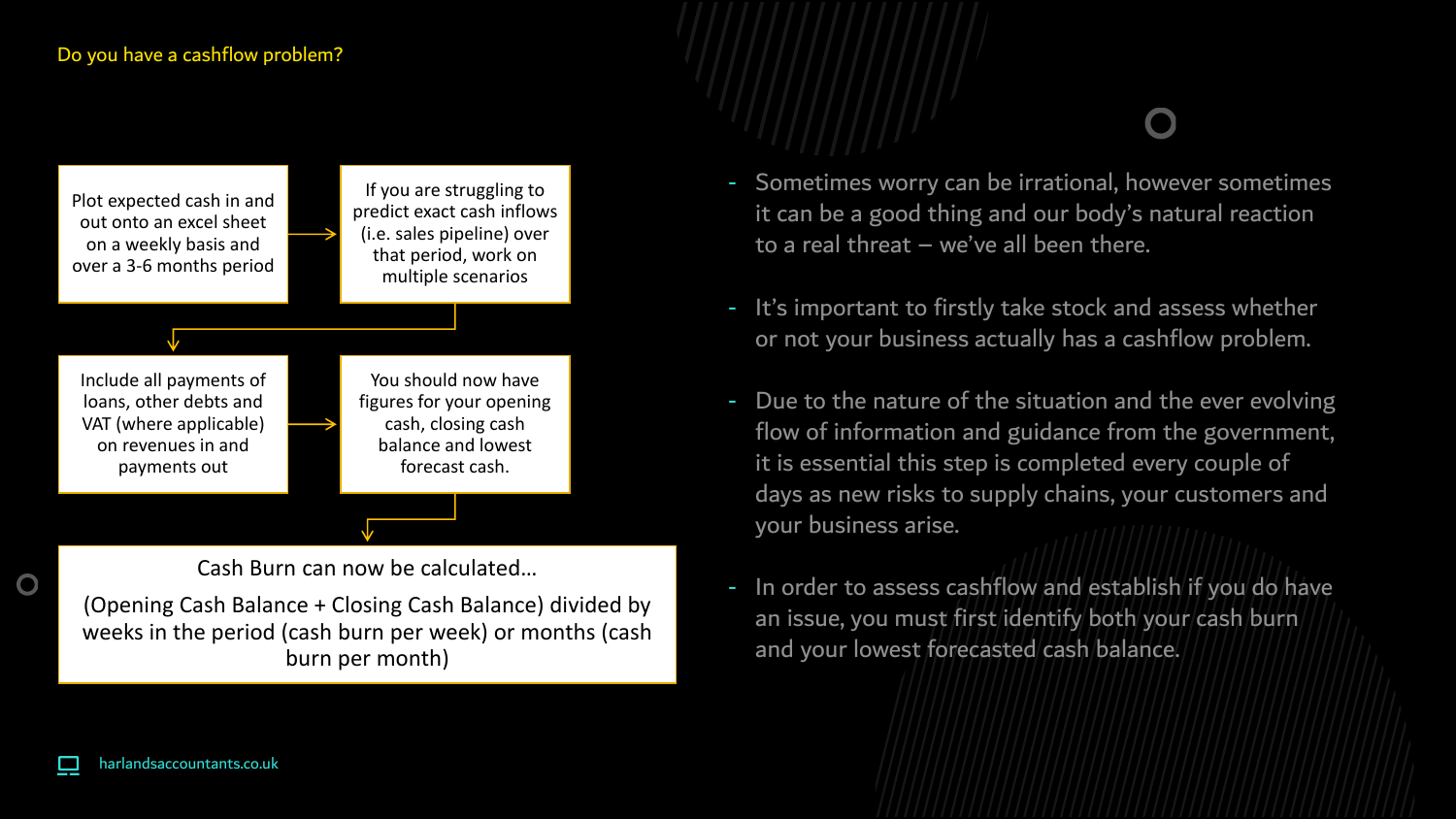### Do you know your debtors and creditor day numbers?

- Debtor and Creditor Days are crucial in being able to continually monitor your working capital cycle.
- Debtor days calculate the speed in which your customers are paying you and creditor days calculate the speed in which you are paying your suppliers.
- If your debtor days go up, it means customers are paying slower and therefore will impact cashflow unless creditor payments (and therefore days) are managed effectively
- Make sure you update your cash forecast used to calculate cash burn with any changes in debtors and creditors days identified from your calculations opposite.



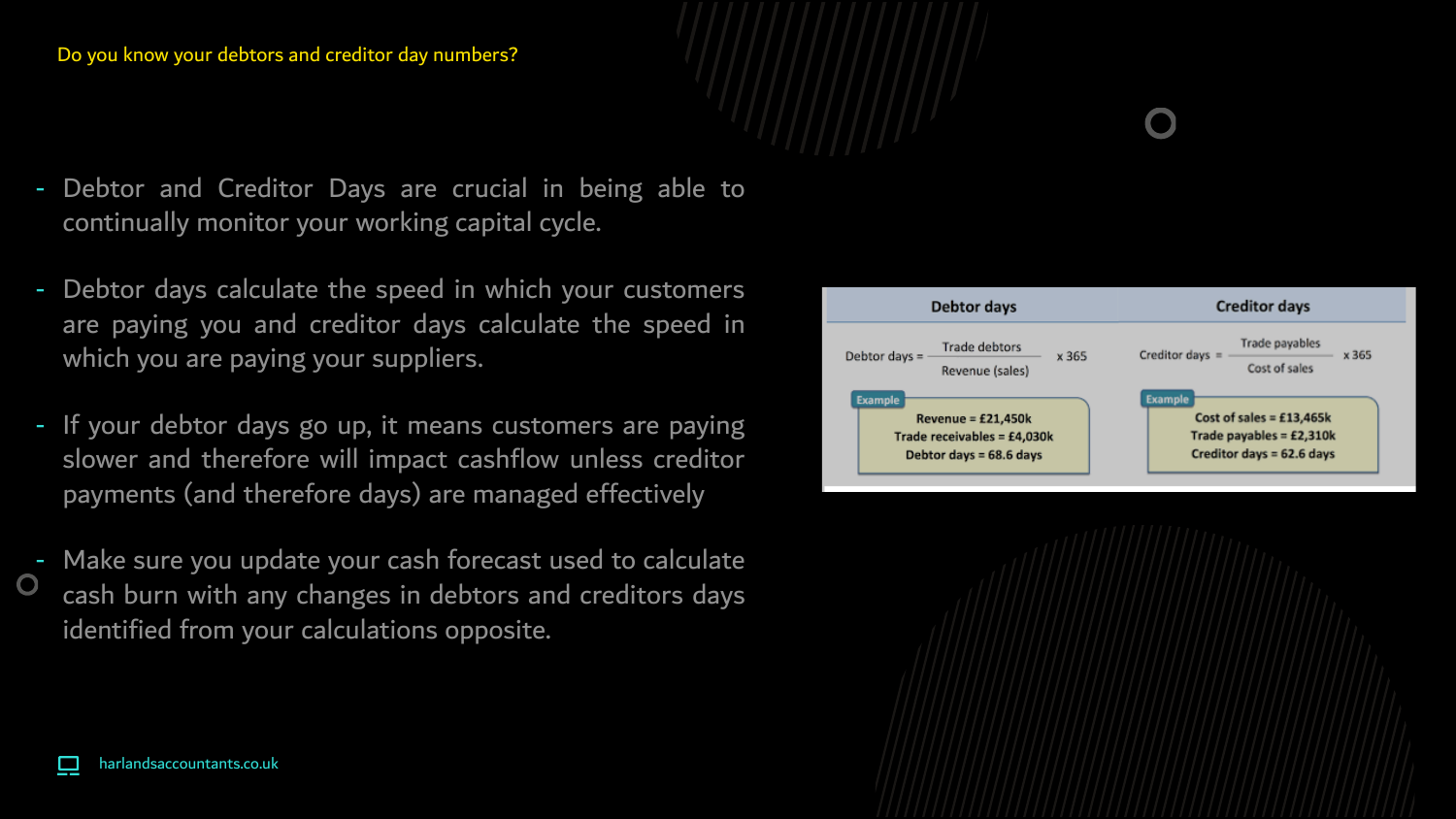### How do you Reduce your Cash Outflows?

- If after calculating your cash burn you have identified a cash deficit, you will need to look at ways of reducing or managing your cash outflows. The key areas we would recommend you review are as follows;
	- Suppliers
	- Finance Providers
	- HMRC
	- Government Support Schemes
- We have provided more details on the top 3 opposite and will go into further details about the job support scheme in the following pages.

| <b>Suppliers</b> | When cash is restricted, the temptation is to make<br>late payments. This must be resisted where<br>possible. Contact suppliers before cancelling direct<br>debits or withholding payments and attempt to |
|------------------|-----------------------------------------------------------------------------------------------------------------------------------------------------------------------------------------------------------|
|                  | negotiate short-term improved credit terms or<br>payment plans.                                                                                                                                           |

Funding Providers Speak to your finance provider in relation to any loans, asset finance, leases and other debts requesting a payment holiday. Please make sure you then factor any increases in payments into your medium term forecasts.

HMRC You will need to opt into this scheme however businesses who deferred VAT will now have the option to pay in smaller payments over a longer period. You can make smaller payments up to the end of March 2022, interest free.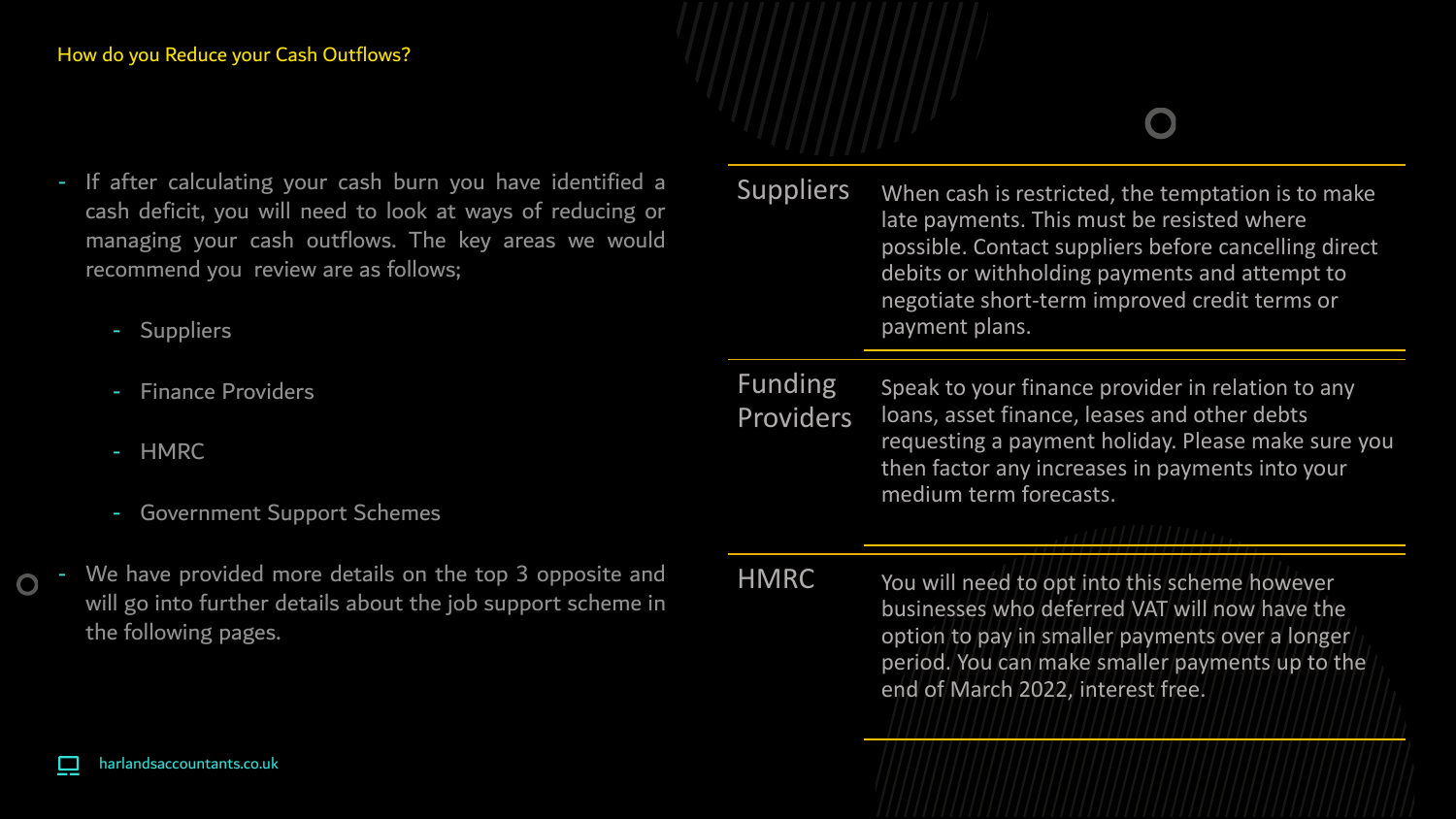

# The New Job Support Scheme



 $\Box$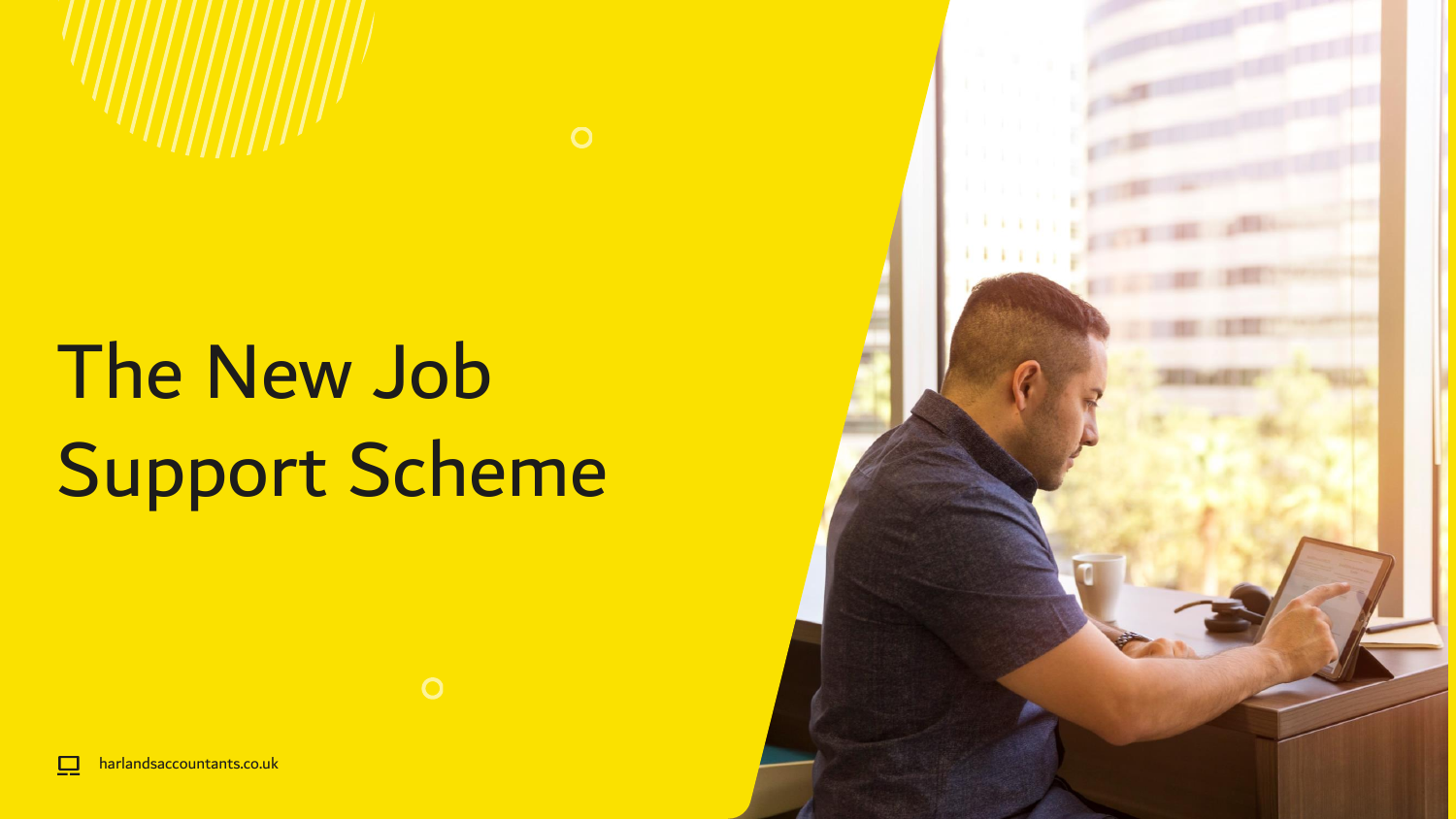## Going live on 1<sup>st</sup> November and there are 2 parts to it…

**The JSS (Open)** is designed to protect viable jobs in businesses who can operate safely but are facing lower demand over the winter months.

**The JSS (Closed)** provides temporary support to businesses whose premises have been required to close by law as a direct result of coronavirus restrictions set by one or more of the four governments of the UK.

Employers have the option of keeping their employees in a job on shorter hours rather than making them redundant.

It is will support the wage costs of employees who cease work in eligible premises.

### How does the new scheme compare?

Breakdown of contributions under the various schemes

**Original Furlough Scheme** (ends November)

| <b>Employer</b> | Government | Pay falls |
|-----------------|------------|-----------|
| pays 20%        | pays 60%   | by $20%$  |
|                 |            |           |

### **Job Support Scheme** (for Tier Three businesses forced to close)

| Government | Pay falls |
|------------|-----------|
| pays 67%   | by $33%$  |

#### **Part-time Job Support Scheme** (for all other businesses affected by restrictions)

| <b>Employee</b><br>must work at<br>least 20% | Employer<br>pays 4% | <b>Government</b><br>pays 49% | Pay falls<br>by $27%$ |
|----------------------------------------------|---------------------|-------------------------------|-----------------------|
|----------------------------------------------|---------------------|-------------------------------|-----------------------|

Note: In all schemes, employers have to pay NI and minimum pension contributions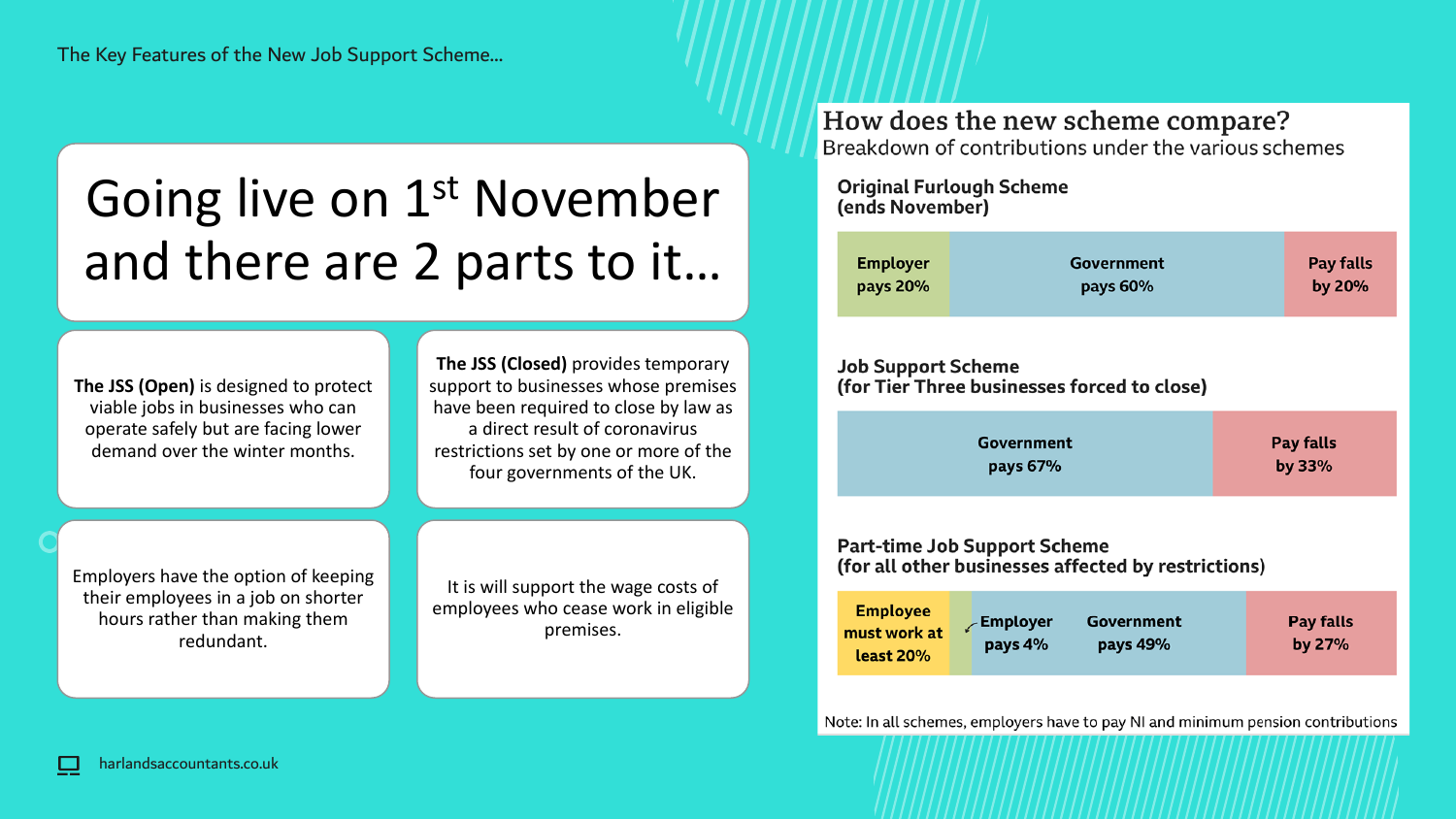We love numbers so here is a summary table showing the main ones…

|                                                    | <b>Open Job Support Scheme</b>                                      | <b>Close Job Support Scheme</b>              |
|----------------------------------------------------|---------------------------------------------------------------------|----------------------------------------------|
| Available from                                     | 1 <sup>st</sup> November 2020                                       | 1st November 2020                            |
| Available to                                       | 30th April 2021                                                     | 30 <sup>th</sup> April 2021                  |
| Minimum working hours<br>required                  | 20% of working time                                                 | 0 hours                                      |
| <b>Maximum Government</b><br>Support               | £1,541.75 per month                                                 | £2,100 per month                             |
| Maximum Reference Salary<br>for Government Support | £3,125 per month                                                    | £3,125 per month                             |
| Government contribution                            | 61.67% of pay for unworked<br>hours, up to $£1,541.75$ per<br>month | 67% of normal pay, up to<br>£2,100 per month |
| Will the Government help<br>with Pension and NICs  | <b>No</b>                                                           | <b>No</b>                                    |
| Employer contribution for<br>unworked hours        | 5% of pay for unworked<br>hours                                     |                                              |

 $\bullet$ We will save you time and remove the stress and fear that finances can bring to many business owners.

> We help you stay ahead of the curve with new business knowledge due to our commitment to train our team as Advisors as well as **Accountants.**

 $\bullet$ 

 $\overline{O}$ 

Ю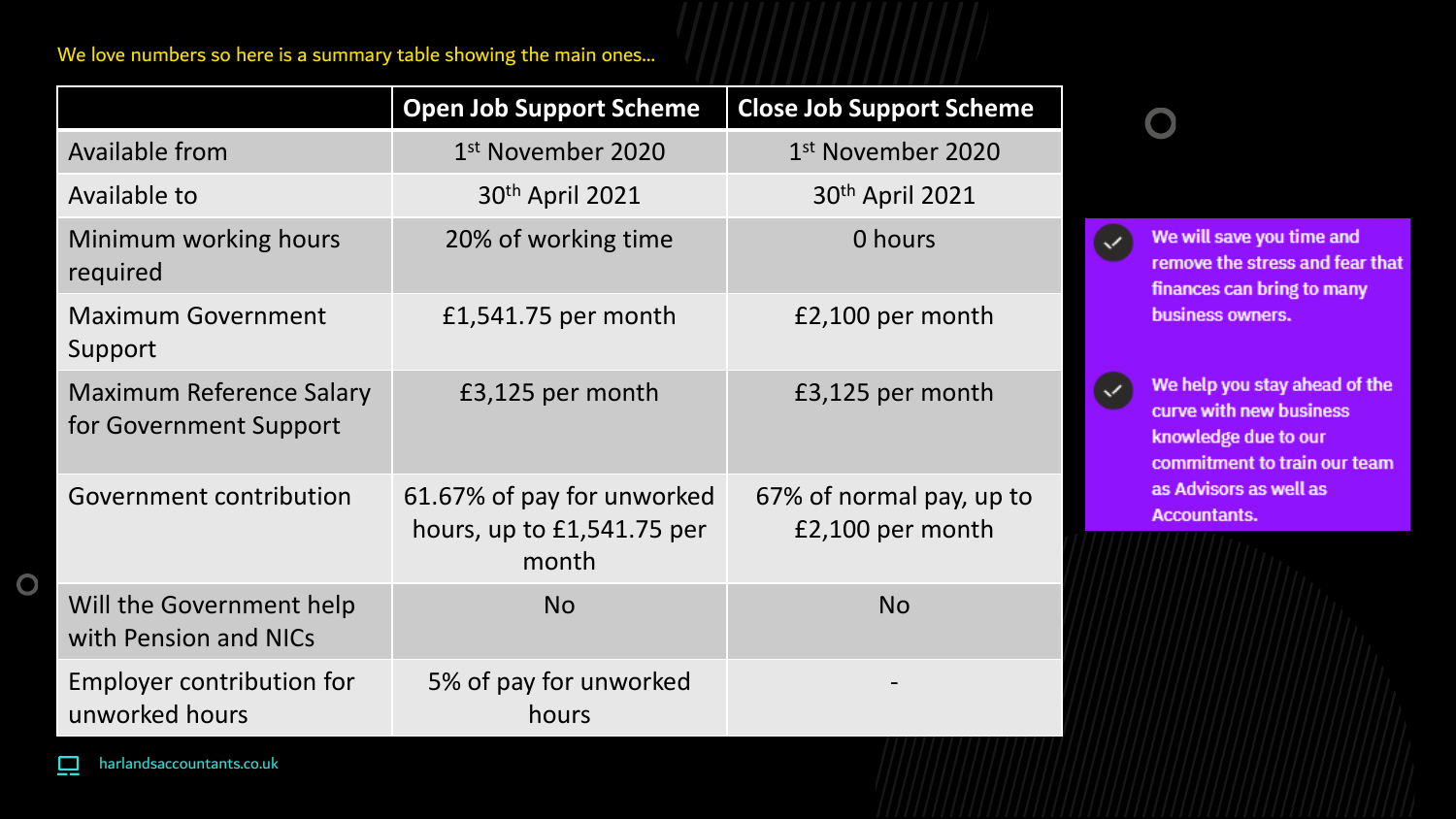

"Our example below highlights the gross pay the employee would receive and the cost to the employer using a scenario whereby the employee would normally receive £1,500 per month."

|                                            | Working 20% | Working 50% | Working 80% |
|--------------------------------------------|-------------|-------------|-------------|
| <b>Normal Monthly Earnings</b>             | £1,500.00   | £1,500.00   | £1,500.00   |
| Pay for hours worked                       | £300.00     | £750.00     | £1,200.00   |
| Government contribution for unworked hours | £740.00     | £462.50     | £185.00     |
| Employer contribution for unworked hours   | £60.00      | £37.50      | £15.00      |
| <b>Employee gross pay</b>                  | £1,100.00   | £1,250.00   | £1,400.00   |
| <b>Employer Pension (minimum AE cont)</b>  | £17.40      | £21.90      | £26.40      |
| <b>Employer NICs</b>                       | £50.78      | £71.48      | £92.18      |
| <b>Total employer cost</b>                 | £428.18     | £880.88     | £1,333.58   |



Accountancy is just the start for us as we help you take control, plan ahead and ultimately realise your full potential.



We add sparks of inspiration to your business on a regular basis and don't just see you once a year like many accountants do.

harlandsaccountants.co.uk

O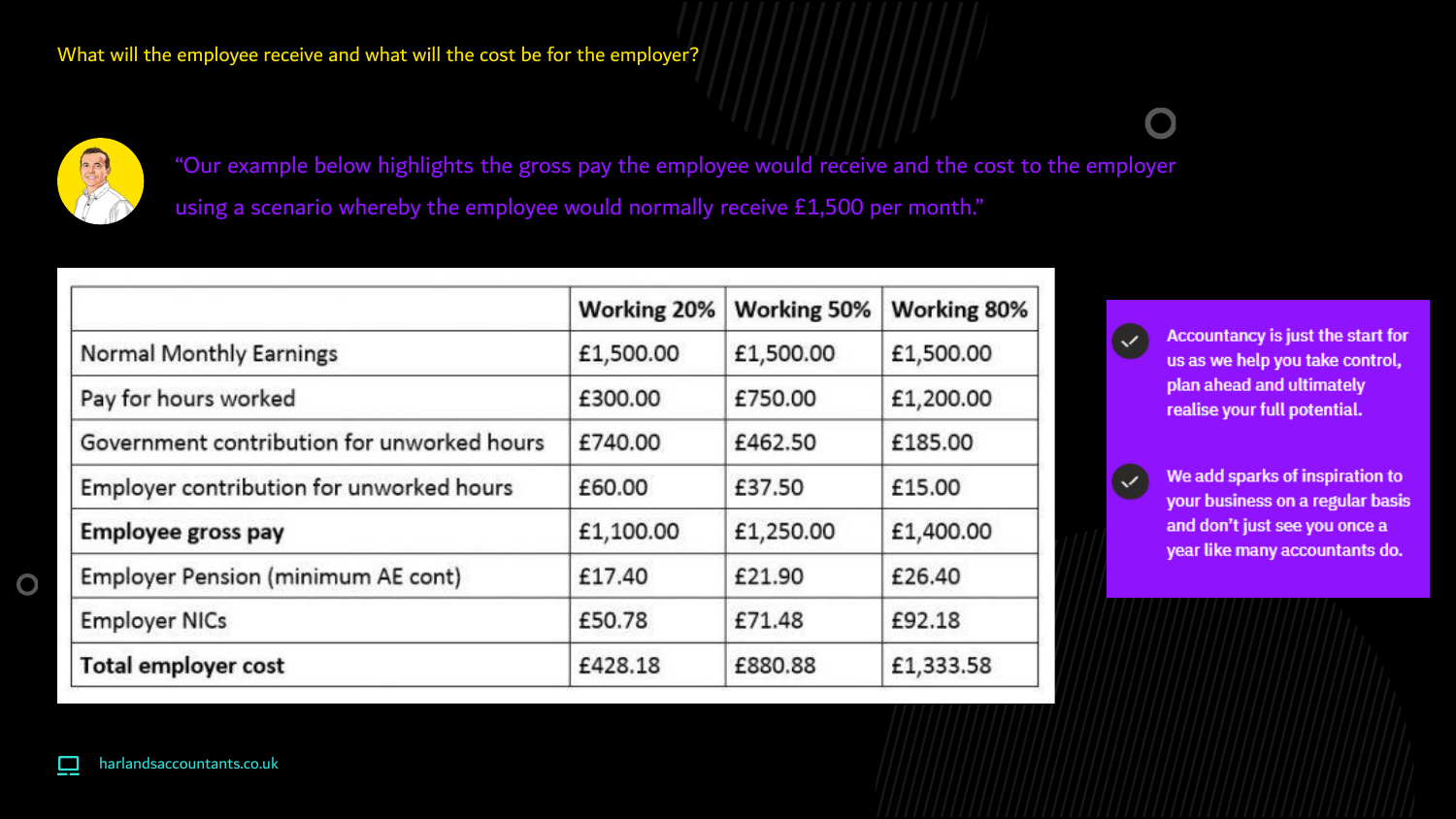How do you claim for the grant and some key dates for your diary…

- Employers will be able make their first claim from 8 December 2020 on GOV.UK covering salary for pay periods ending and paid in November.
- Subsequent months will follow a similar pattern, with the final claims for April being made from early May.
- Agents such as ourselves who are authorised to do PAYE online for employers will be able to claim on your behalf.
- Employers claiming the Job Support Scheme can still claim the Job Retention Bonus in respect of the same employee if they are eligible.
- Both schemes require written agreement between employer and employee.
	- Further guidance is due to be issued soon, along with guidance on how to make calculations.